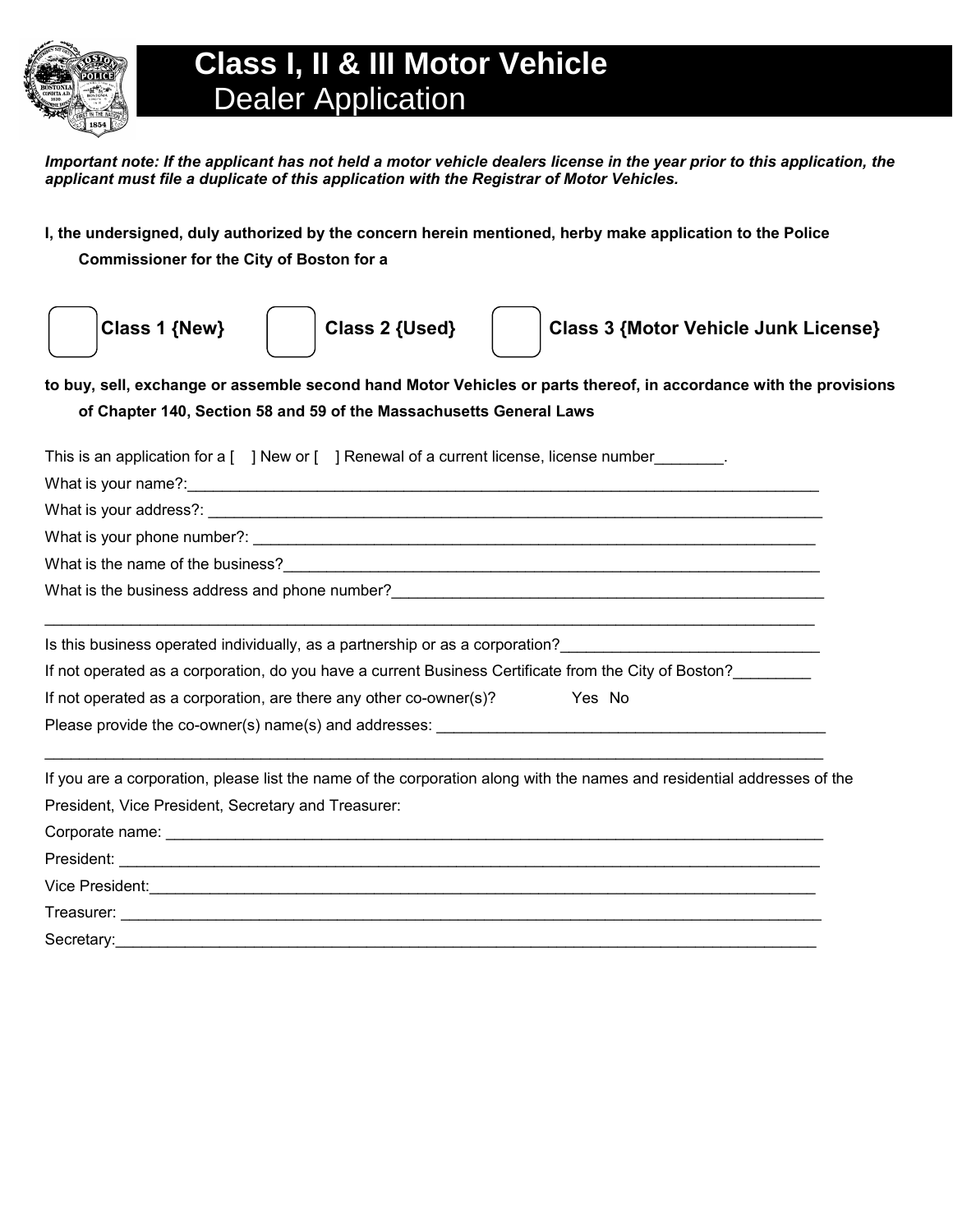| Will your principal business be the sale of new motor vehicles?                         | <b>Yes</b> | <b>No</b> |     |  |  |  |
|-----------------------------------------------------------------------------------------|------------|-----------|-----|--|--|--|
| Are you a recognized agent of a motor vehicle manufacturer?                             | Yes        | <b>No</b> |     |  |  |  |
| Do you have a signed contract with the manufacturer as required by MGL C. 140 § 58 (b)? |            |           |     |  |  |  |
| If yes, which manufacturer are you an agent of:                                         |            |           |     |  |  |  |
| Will your principal business be the buying and selling of secondhand motor vehicles?    | <b>Yes</b> | <b>No</b> |     |  |  |  |
| Will your principal business be that of a motor vehicle junk dealer?                    |            | Yes.      | No. |  |  |  |
| Have you ever had a license application for any class of motor vehicle dealer denied,   |            |           |     |  |  |  |
| suspended or revoked? Yes No. If yes, please provide details:                           |            |           |     |  |  |  |
|                                                                                         |            |           |     |  |  |  |

**Do you currently have or have you had any consumer protection complaints lodged against you at either the Mayors Office of Consumer Affairs or the Massachusetts Office of Consumer Affairs? If yes, please describe:\_\_\_\_\_\_\_\_\_\_\_\_\_\_\_\_\_\_\_\_\_\_\_\_\_\_\_\_\_\_\_\_\_\_\_\_\_\_\_\_\_\_\_\_\_\_\_\_\_\_\_\_\_\_\_\_\_\_\_\_\_\_\_\_\_\_\_\_\_\_\_\_\_\_\_\_\_\_\_\_\_\_\_\_\_\_\_\_\_\_\_**

**\_\_\_\_\_\_\_\_\_\_\_\_\_\_\_\_\_\_\_\_\_\_\_\_\_\_\_\_\_\_\_\_\_\_\_\_\_\_\_\_\_\_\_\_\_\_\_\_\_\_\_\_\_\_\_\_\_\_\_\_\_\_\_\_\_\_\_\_\_\_\_\_\_\_\_\_\_\_\_\_\_\_\_\_\_\_\_\_\_\_\_\_\_\_\_\_\_\_\_ \_\_\_\_\_\_\_\_\_\_\_\_\_\_\_\_\_\_\_\_\_\_\_\_\_\_\_\_\_\_\_\_\_\_\_\_\_\_\_\_\_\_\_\_\_\_\_\_\_\_\_\_\_\_\_\_\_\_\_\_\_\_\_\_\_\_\_\_\_\_\_\_\_\_\_\_\_\_\_\_\_\_\_\_\_\_\_\_\_\_\_\_\_\_\_\_\_\_\_ \_\_\_\_\_\_\_\_\_\_\_\_\_\_\_\_\_\_\_\_\_\_\_\_\_\_\_\_\_\_\_\_\_\_\_\_\_\_\_\_\_\_\_\_\_\_\_\_\_\_\_\_\_\_\_\_\_\_\_\_\_\_\_\_\_\_\_\_\_\_\_\_\_\_\_\_\_\_\_\_\_\_\_\_\_\_\_\_\_\_\_\_\_\_\_\_\_\_\_**

**\_\_\_\_\_\_\_\_\_\_\_\_\_\_\_\_\_\_\_\_\_\_\_\_\_\_\_\_\_\_\_\_\_\_\_\_\_\_\_\_\_\_\_\_\_\_\_\_\_\_\_\_\_\_\_\_\_\_\_\_\_\_\_\_\_\_\_\_\_\_\_\_\_\_\_\_\_\_\_\_\_\_\_\_\_\_\_\_\_\_\_\_\_\_\_ \_\_\_\_\_\_\_\_\_\_\_\_\_\_\_\_\_\_\_\_\_\_\_\_\_\_\_\_\_\_\_\_\_\_\_\_\_\_\_\_\_\_\_\_\_\_\_\_\_\_\_\_\_\_\_\_\_\_\_\_\_\_\_\_\_\_\_\_\_\_\_\_\_\_\_\_\_\_\_\_\_\_\_\_\_\_\_\_\_\_\_\_\_\_\_**

**\_\_\_\_\_\_\_\_\_\_\_\_\_\_\_\_\_\_\_\_\_\_\_\_\_\_\_\_\_\_\_\_\_\_\_\_\_\_\_\_\_\_\_\_\_\_\_\_\_\_\_\_\_\_\_\_\_\_\_\_\_\_\_\_\_\_\_\_\_\_\_\_\_\_\_\_\_\_\_\_\_\_\_\_\_\_\_\_\_**

**Do you currently have a bond in effect as required by MGL C. 140 § 58 (c)? Yes No What is the name, address and phone number of the repair facility that you will use?**

**\_\_\_\_\_\_\_\_\_\_\_\_\_\_\_\_\_\_\_\_\_\_\_\_\_\_\_\_\_\_\_\_\_\_\_\_\_\_\_\_\_\_\_\_\_\_\_\_\_\_\_\_\_\_**

**\_\_\_\_\_\_\_\_**

| Have you included an affidavit of Proper Repair Facilities with this application?           | Yes | No |
|---------------------------------------------------------------------------------------------|-----|----|
| Are you currently issued Dealer Plates by the Massachusetts Registry of Motor Vehicles? Yes |     | No |
| If yes, please list the plate numbers:                                                      |     |    |

 $\mathcal{L}_\text{max}$  , and the set of the set of the set of the set of the set of the set of the set of the set of the set of the set of the set of the set of the set of the set of the set of the set of the set of the set of the

**Please give a complete description of the building and premises to be used for the purpose of operating the** business:  $\mathcal{L}_\text{max} = \{ \mathcal{L}_\text{max} = \{ \mathcal{L}_\text{max} = \{ \mathcal{L}_\text{max} = \{ \mathcal{L}_\text{max} = \{ \mathcal{L}_\text{max} = \{ \mathcal{L}_\text{max} = \{ \mathcal{L}_\text{max} = \{ \mathcal{L}_\text{max} = \{ \mathcal{L}_\text{max} = \{ \mathcal{L}_\text{max} = \{ \mathcal{L}_\text{max} = \{ \mathcal{L}_\text{max} = \{ \mathcal{L}_\text{max} = \{ \mathcal{L}_\text{max} = \{ \mathcal{L}_\text{max$ 

 $\mathcal{L}_\text{max}$  , and the set of the set of the set of the set of the set of the set of the set of the set of the set of the set of the set of the set of the set of the set of the set of the set of the set of the set of the  $\mathcal{L}_\text{max}$  , and the set of the set of the set of the set of the set of the set of the set of the set of the set of the set of the set of the set of the set of the set of the set of the set of the set of the set of the  $\mathcal{L}_\text{max} = \{ \mathcal{L}_\text{max} = \{ \mathcal{L}_\text{max} = \{ \mathcal{L}_\text{max} = \{ \mathcal{L}_\text{max} = \{ \mathcal{L}_\text{max} = \{ \mathcal{L}_\text{max} = \{ \mathcal{L}_\text{max} = \{ \mathcal{L}_\text{max} = \{ \mathcal{L}_\text{max} = \{ \mathcal{L}_\text{max} = \{ \mathcal{L}_\text{max} = \{ \mathcal{L}_\text{max} = \{ \mathcal{L}_\text{max} = \{ \mathcal{L}_\text{max} = \{ \mathcal{L}_\text{max$  $\mathcal{L}_\text{max}$  , and the set of the set of the set of the set of the set of the set of the set of the set of the set of the set of the set of the set of the set of the set of the set of the set of the set of the set of the

**Do you currently possess copies of the plot plan, use and occupancy permit, building certificate and any other permits that may be required for use of the intended location? Yes No**